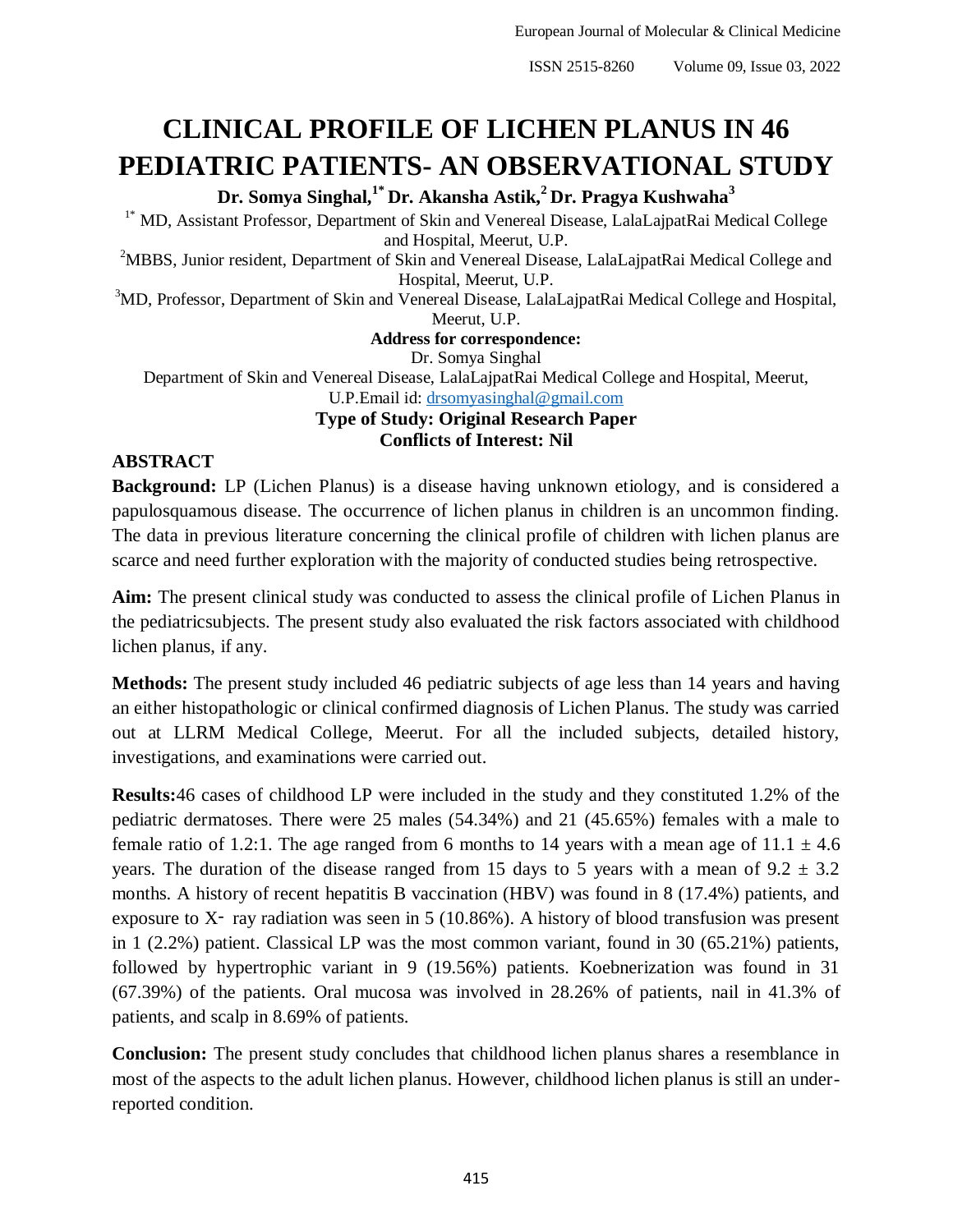**Keywords:** Childhood Lichen planus, classical lichen planus, hypertrophic lichen planus, Lichen Planus

# **INTRODUCTION**

Lichen term has got its derivation probably from the Greek literature, where it means "to lick". However, it represents a symbiotic form of plant life which is a noun term adapted from both Latin and Greek. Erasmus Wilson in 1869 was the first to describe the dermatosis, Lichen Planus. Erasmus Wilson described lichen planus to be characterized by pruritic, polygonal, purple, and popular eruptions having unknown etiology. It was described that lichen planus usually affects the skin with the involvement of nails as well as mucous membrane.<sup>1,2</sup>

Although Lichen Planus is a disease of unknown etiology, its etiology is mainly attributed to an autoimmune T-cell mediated disease affecting the skin, nails, hair follicles, and mucous membranes. Traditionally, lichen planus of childhood is considered a rare entity owing to the scarce data present in the literature concerning childhood lichen planus. The rare occurrence of childhood lichen planus can also be attributed to various factors including rare coexistence with other autoimmune diseases manifesting in later stages of life, less exposure to the triggering factors in the environment, and underreporting of the entity. The etiopathogenesis, course, clinical profile, and management of childhood lichen planus differ considerably from adult lichen planus. $2,3$ 

Despite the rare incidence and occurrence of the childhood lichen planus, in Indian subcontinents, its occurrence does not appear to be uncommon. The majority of the large studies on childhood lichen planus are from India where the largest study having 100 pediatric subjects of age less than 14 years is from 2009 where subjects were followed for more than 6.5 years.<sup>4</sup>

One hypothesis state that the overall rarity of lichen planus in children can be attributed to a few agents that can act as environmental triggers and can initiate childhood lichen planus including infective agents, dental restorative materials, and/or drug exposure. The paucity of the reporting can be due to too overall rare occurrence of lichen planus in pediatric subjects. Nearly 2-3% of the total lichen planus is reported to occur in children of age below 20 years. One study conducted in India showed that nearly 11% of total lichen planus reported is in children which points towards the under-reporting of data influencing the rare occurrence of Lichen planus.<sup>5</sup>

The present clinical study was conducted to assess the clinical profile of Lichen Planus in the pediatric subjects. The present study also evaluated the risk factors associated with childhood lichen planus, if any.

# **METHODS AND MATERIALS**

The present clinical study was conducted to assess the clinical profile of Lichen Planus in the pediatric subjects. The present study also evaluated the risk factors associated with childhood lichen planus, if any. The present study was conducted on the pediatric subjects visiting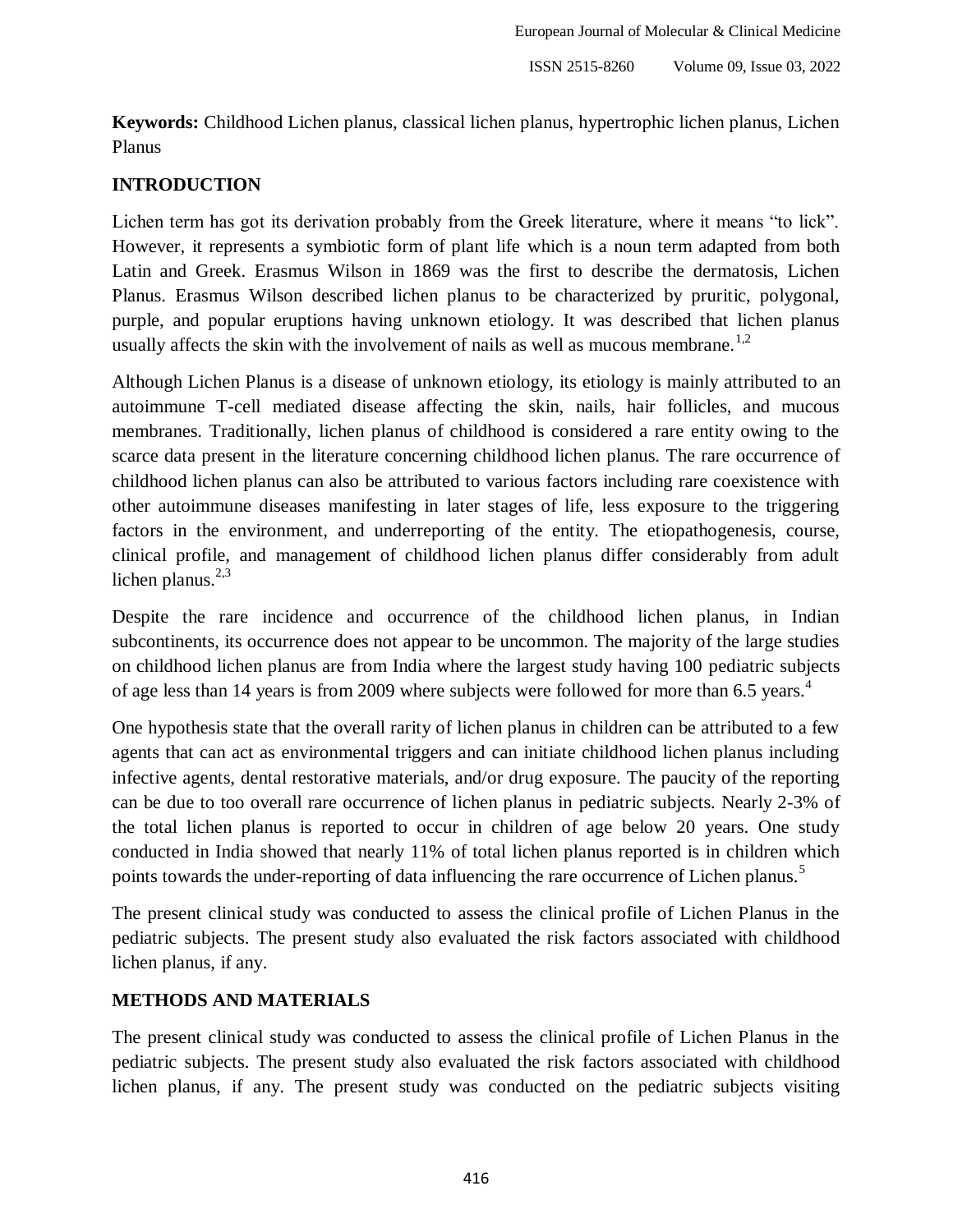tooutpatient department of Dermatology, Venereology and Leprosy, LLRM Medical College and SVBP Hospital, Meerut from January 2019 to March 2020 after obtaining clearance from the concerned Ethical committee.

The study population was comprised of the inclusion criteria for the study were subjects having confirmed clinical or pathologic diagnosis of lichen planus, subjects of age 6 months to 14 years. The exclusion criteria were subjects of age less than 6 months or more than 14 years and the subjects who were not willing to participate in the study.

After final inclusion, detailed history and clinical examination were done for all the subjects. This was followed by the investigations including complete blood count (CBC), ESR (Erythrocyte sedimentation rate), Liver function test (LFT), lipid profile, thyroid function test, HbsAg, and anti-HCV.

The screening was done for all the subjects to reach a confirmed diagnosis of Lichen Planus depending on the clinical examination. In doubtful cases, a confirmed diagnosis was made with histopathologic examination. After explaining the detailed study design, informed consent was taken from all the study subjects before enrollment.

Itchingin the study subjects was graded as mild on scores of 0-4, moderate from scores of 5-7, and severe for the scores of 8-10. For pruritis, the intensity of scratching during the day and frequency of sleep disturbance was measured by guardians/parents for subjects age <10 years and by subjects themselves for subjects of age >10 years. The collected data were subjected to statistical evaluation. The data were expressed in percentage and number.

#### **RESULTS**

The present clinical study was conducted to assess the clinical profile of Lichen Planus in the pediatric subjects. The present study also evaluated the risk factors associated with childhood lichen planus, if any. A total of 46 patients with clinically and/or histopathologically confirmed diagnoses of LP were included in the study. The study included 45.65% (n=21) females and 54.34% (n=25) males male to female ratio of 1.2:1. The demographic characteristics of the study subjects are listed in Table 1. The age range in the present study was 6 months to 14 years with a mean age of  $11.1 \pm 4.6$  years. The duration of illness was from 15 days to 5 years with a mean duration of  $9.2 \pm 3.2$  months. Progressive disease (appearance of new lesions in the last 6–12 weeks) was seen in 37 (80.43%) patients, whereas 9 (19.56%) patients had stable disease (no new lesions in the last 6 months).The itching was severe in 20 (43.48%) patients, moderate in 14 (30.43%), and mild in the rest of the patients. On evaluating the associated risk factors, a history of recent hepatitis B vaccination (HBV) was found in  $8(17.4%)$  patients, and exposure to X-ray radiation was seen in 5 (10.86%). A history of blood transfusion was present in 1 (2.2%) patient. Treatment history was present in 15 patients (32.6%), of which 6 (13%) gave a history of homeopathic medication, and 9 (19.56%) gave a history of intralesional injections. Diabetes,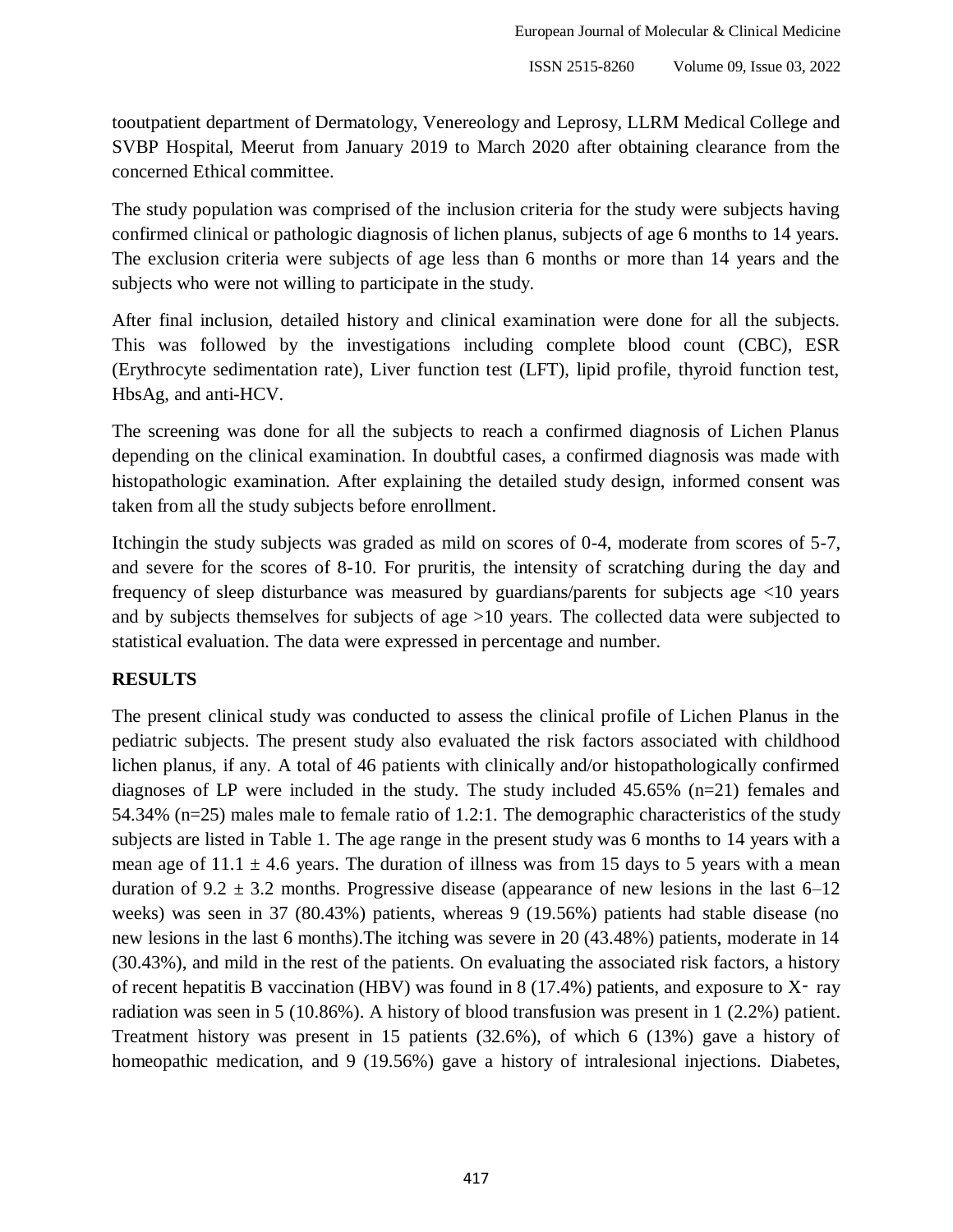Psoriasis, vitiligo, thyroid disease, and lichen planus was seen in 17.4% (n=8), 10.9% (n=5), 4.34% (n=2), 4.34% (n=2), and 2.2% (n=1) subjects (Table 1).

On assessing the occurrence of various variants of Lichen Planus in the study subjects, it was seen that the most common variant seen was common variant seen in  $65.21\%$  (n=30) study subjects followed by hypertrophic variant in 19.56% (n=9) study subjects. Zosteriform variant was seen in 4.34% (n=2) of study subjects. Follicular variant in 4.34% (n=2) study subjects, and eruptive variant in 6.52% (n=3) study subjects as shown in Table 2 and Graph 1.

On investigating the patients, 12(26.08%) patients werefound to have anemia, 6 (13.04%) had abnormal liver function tests, 5 (10.87%) had altered lipid profiles, and 2 patients (4.34%) had hypothyroidism. None showed sero-positivity for hepatitis B or hepatitis C. ESR was not increased in any patient. For the extra-cutaneous involvement, oral mucosa was seen involved by lichen planus in 28.26% (n=13) subjects, nails were involved in 41.3% (n=19) study subjects, and scalp in 8.69% (n=4) study subjects as depicted in Table 3 and Graph 2.

## **DISCUSSION**

The present clinical study was conducted to assess the clinical profile of Lichen Planus in the pediatric subjects. The present study also evaluated the risk factors associated with childhood lichen planus, if any. A total of 46 patients with clinically and/or histopathologically confirmed diagnoses of LP were included in the study. In India, different studies have quoted the prevalence of LP among dermatology patients to be  $0.38\%$  –1.4%.<sup>5,6</sup>Rarity of childhood LP is due to underreporting of cases and lack of concerned data.

The age range in the present study was from6 months to 14 years. The earliest reported age in previous studies is 2 weeks. <sup>2</sup>The mean age of our study population was  $11.1 \pm 4.6$  years, whereas the mean age in larger studies has been  $7.1-8.4$  years.<sup>3,7</sup>As the majority of children in our study were in the age group of 12–14 years (54.34%), we had a higher mean age.The male to female ratio was 1.2:1 which shows a higher male preponderance and coincides with the earlier studies that have shown either equal sex ratio or male preponderance.<sup>3</sup>The duration of disease ranged from 15 days to 5 years with a mean of  $9.2\pm3.2$ . The duration was more than 1 year in most of the patients (34.78%), which indicates a delay in reporting to the clinician. Lichen planus is hence could be considered as a subacute entity to childhood chronic disease. Progressive disease was seen in 80.43% of patients, whereas 19.56% had stable disease suggesting that the disease was active at the time of presentation in the majority of patients.

Nearly 13% of the patients had taken homeopathic medication and 19.56% had a history of intralesional injections indicating that various modalities of treatment were explored before presenting to us. Homeopathy has also gained considerable popularity for managing pediatric skin disorders. Some of these drugs contain heavy metals which may contribute to the aggravation of LP. A history of recent Hep-B Vaccination was found in 17.4% of patients. Cross– reactivity between antigen in HBV and epitopes on keratinocytes has been suggested.<sup>8</sup>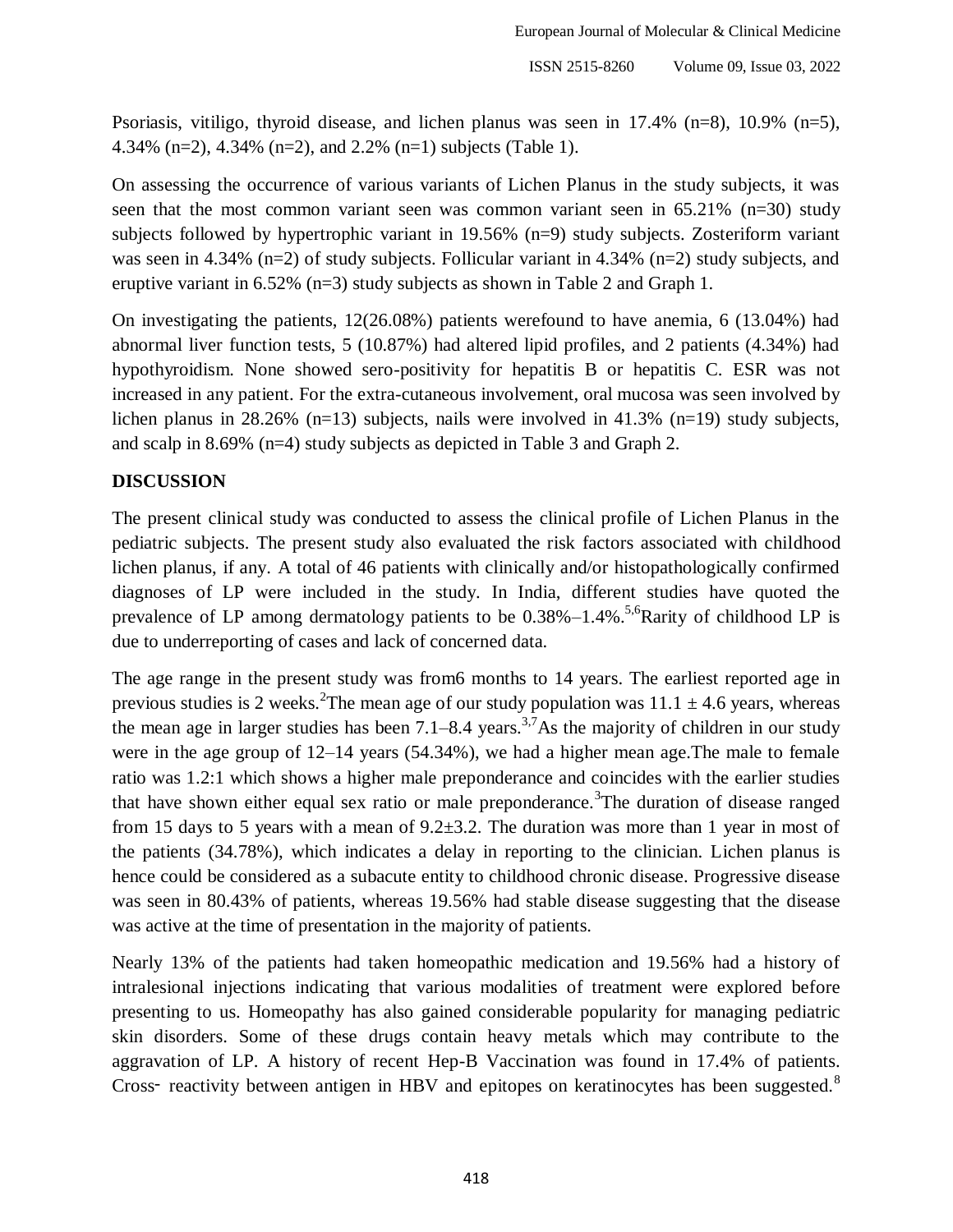However, the causal relationship between LP and HBV cannot be established. One of the common risk factors associated with the lichen planus is the Hepatitis C virus (HCV). Positive associations have been suspected in studies from Japan, Italy, and India;<sup>9</sup> however, none could prove such an association.

Nearly 10.86% of patients gave a history of exposure to  $X<sub>z</sub>$  ray radiation, but none had a history of LP lesions appearing on the site of exposure. LP at the site of radiation exposure has been reported and is called "isoradiotopic response."<sup>10</sup>The family history of LP was present in 2.2%. The incidence of familial childhood LP is  $1\% - 2\%$  according to various studies.<sup>11</sup>Classical clinical forms differ considerably from the familial lichen planus in various aspects including frequent relapse, prolonged course, more occurrence of linear, ulcerative, and erosive form, common mucosa involvement, more generalized involvement, and earlier onset age. A history of autoimmune disease in the family was present in 39.1% of the patients. The findings showed that lichen planus is an autoimmune disease that has strong predilection and is associated with other autoimmune diseases. The coexistence of both psoriasis and vitiligo, together with LP has been reported.<sup>12</sup> A study from Pakistan reported the prevalence of thyroid disease in cutaneous LP to be  $1.5\%$ <sup>13</sup>

Classical LP was the most common variant in 65.21% of our patients. The findings were consistent with the observation in various studies where classical LP ranged between 42% and 70%.<sup>3</sup>Hypertrophic variants occurred in 19.56% of patients and was mainly on the extensor aspect of legs and foot. Other studies have reported a lower incidence of LP hypertrophic in children  $(8\% - 10\%)$ .<sup>2,7</sup>Zosteriform LP constituted a total of 4.8% of the patients, which is lower than various studies that report a prevalence of  $8\% - 12\%$ .<sup>3</sup> Eruptive variant was present in 6.56% of the patients.<sup>2,3</sup>Koebner phenomenon was seen in 67.39% of patients, which is higher compared to other studies that report an incidence between  $24\%$  and  $28\%$ .<sup>3,7</sup>

Mucosal involvement with cutaneous lesion was found in 28.26% of patients which was in agreement with other studies quoting a frequency of  $13.7\% - 30\%$ .<sup>3,8</sup>Nail findings were found in 41.3% of our patients. Nail involvement in pediatric cases is usually underreported by the clinician. Melanonychia was the most common finding in 26.2% of the patients, followed by periungual hyperpigmentation and longitudinal striation in 15.7%. Patients with multiple nail changes were seen in 30.3% of patients. Tosti*et al.* reported nail involvement in 11% of childhood LP cases.<sup>14</sup> The most common changes are an exaggeration of the longitudinal lines and linear depressions, elevated ridges, and pterygium unguis.<sup>15</sup>Scalp involvement with cicatricial alopecia was seen in 8.69% of our patients, which is in agreement with various studies.<sup>7,16</sup>

A high incidence of anemia (26.08%) in our patients could be incidental, considering the high prevalence of anemia in the Indian population.Dyslipidemia was seen in 10.87% of our cases, which can be explained by the fact that lymphocytes attack keratinocytes resulting in the generation of reactive oxygen species. During this process, keratinocytes release more cytokines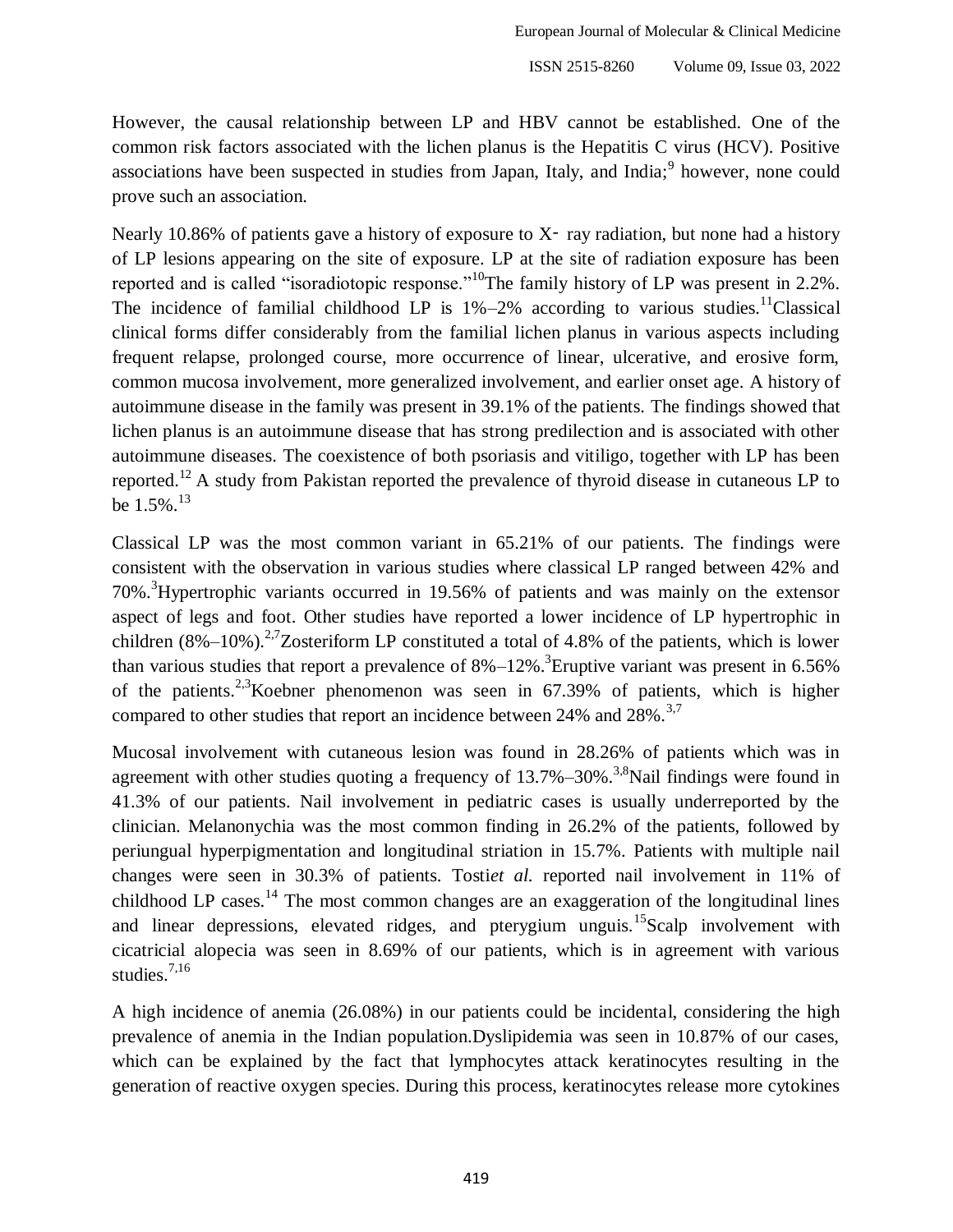that in turn attack more lymphocytes.<sup>17</sup> These cytokines involved in LP pathogenesis (such as tumor necrosis factor- alpha, interleukin [IL]– 6, IL– 10, and IL– 4) could explain the association with dyslipidemia.<sup>17</sup>

### **CONCLUSION**

Within its limitations, the present study concludes that lichen planus of childhood is an underreported entity that bears close resemblance with the adult lichen planus in the majority of the aspect. The family history of thyroid disease, vitiligo, psoriasis, diabetes, and other autoimmune disease is strongly associated with lichen planus. No association was seen of Lichen Planus with Hepatitis B vaccination and viral markers. However, the present study had a few limitations including small sample size, shorter monitoring period, no HLA typing in familial cases, and geographical area biases. Hence, more longitudinal studies with larger sample size and longer monitoring period will help reach a definitive conclusion.

#### **REFERENCES**

- 1. Solomon LM, Ehrlich D, Zubkov B. Lichen planus and lichen nitidus. In: Harper J, Oranje A, Prose N, editors. Textbook of Pediatric Dermatology. 2nd Ed. Oxford UK: Blackwell Publishing 2006; p. 801-12.
- 2. Kanwar AJ, De D. Lichen planus in childhood: Report of 100 cases. Clin Exp Dermatol 2010;35:257-62.
- 3. Handa S, Sahoo B. Childhood lichen planus: A study of 87 cases. Int J Dermatol 2002;41:423‑ 7.
- 4. Kumar V, Garg BR, Baruah MC, Vasireddi SS. Childhood lichen planus (LP). J Dermatol 1993;20:175-7.
- 5. Bhattacharya M, Kaur I, Kumar B. Lichen planus: A clinical and epidemiological study. J Dermatol 2000;27:576‑ 82.
- 6. Kachhawa D, Kachhawa V, Kalla G, Gupta LP. A clinico‑ aetiological profile of 375 cases of lichen planus.Indian J Dermatol Venereol Leprol 1995;61:276‑ 9.
- 7. Nanda A, Al‑ Ajmi HS, Al‑ Sabah H, Al‑ Hasawi F, Alsaleh QA. Childhood lichen planus: A report of 23 cases. Pediatr Dermatol 2001;18:1‑ 4.
- 8. Rebora A, Rongioletti F, Drago F, Parodi. Lichen planus as a side effect of HBV vaccination. Dermatology 1999;198:1-2.
- 9. Calnan CD, Meara RH. St John's Hospital diagnostic index. Trans Rep St Johns Hosp Derm Soc Lond 1957;39:56‑ 68.
- 10. Shurman D, Reich HL, James WD. Lichen planus confined to a radiation field: The "isoradiotopic" response. J Am Acad Dermatol 2004;50:482‑ 3.
- 11. Balasubramaniam P, Ogboli M, Moss C. Lichen planus in children: Review of 26 cases. Clin Exp Dermatol 2008;33:457‑ 9.
- 12. Tan MH, Meador SL, Singer G, Lebwohl MG. An open‑ label study of the safety and efficacy of limited application of fluticasone propionate ointment, 0.005%, in patients with atopic dermatitis of the face and intertriginous areas. Int J Dermatol 2002;41:804-9.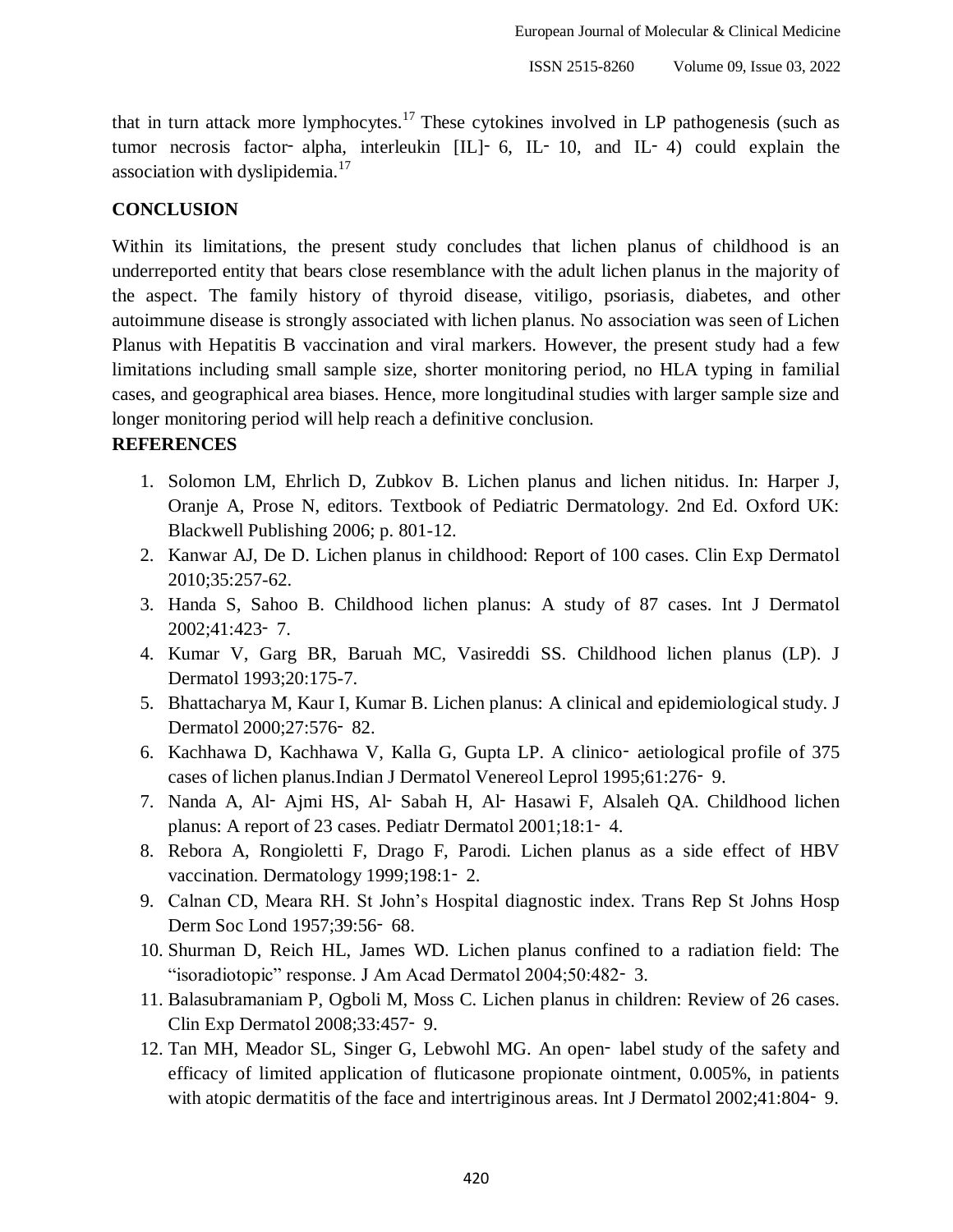- 13. Nasreen S, Ahmed I, Wahid Z. Association of lichen planus: A study of 63 cases. J Pak Assol Dermatol 2007;17:17‑ 20.
- 14. Tosti A, Piraccini BM, Cambiaghi S, Jorizzo M. Nail lichen planus in children: Clinical features, response to treatment, and long‑ term follow‑ up. Arch Dermatol 2001;137:1027‑ 32.
- 15. Medina J, García‑ Buey L, Moreno‑ Otero R. Hepatitis C virus‑ related extra‑ hepatic disease – Aetiopathogenesis and management. Aliment Pharmacol Ther 2004;20:129‑ 41.
- 16. Sharma R, Maheshwari V. Childhood lichen planus: A report of fifty cases. Pediatr Dermatol 1999;16:345‑ 8.
- 17. Camisa C, Neff JC, Olsen RG. Use of indirect immunofluorescence in the lupus erythematosus/lichen planus overlap syndrome: An additional diagnostic clue. J Am Acad Dermatol 1984;11:1050‑ 9.

#### **TABLES**

| <b>Characteristics</b>     | <b>Parameters</b>                | N     | $\frac{0}{0}$  |
|----------------------------|----------------------------------|-------|----------------|
| Age (years)                | $<$ 5                            | 19.56 | 9              |
|                            | $5-10$                           | 26.1  | 12             |
|                            | $>10$                            | 54.34 | 25             |
| duration<br><b>Illness</b> | $1 - 3$                          | 30.43 | 14             |
| (months)                   | $3-6$                            | 21.74 | 10             |
|                            | $6 - 12$                         | 13.04 | 6              |
|                            | >12                              | 34.78 | 16             |
| <b>Disease Progression</b> | Progressive                      | 80.43 | 37             |
|                            | Non-progressive                  | 19.56 | 9              |
| <b>Itching</b>             | Mild                             | 43.48 | 20             |
|                            | Moderate                         | 30.43 | 14             |
|                            | Severe                           | 26.09 | 12             |
| <b>Risk factors</b>        | Recent Hepatitis B vaccination   | 17.4  | 8              |
|                            | Exposure to X-ray                | 10.86 | 5              |
|                            | <b>Blood transfusion history</b> | 2.2   | $\mathbf{1}$   |
| <b>Family History</b>      | <b>Diabetes</b>                  | 17.4  | 8              |
|                            | Psoriasis                        | 10.9  | 5              |
|                            | Vitiligo                         | 4.34  | $\overline{2}$ |
|                            | <b>Thyroid Disease</b>           | 4.34  | $\overline{2}$ |
|                            | Lichen planus                    | 2.2   | $\mathbf{1}$   |

**Table 1: Demographic and disease characteristics of the study subjects**

| <b>Clinical Variant</b> |  |  |  |
|-------------------------|--|--|--|
|-------------------------|--|--|--|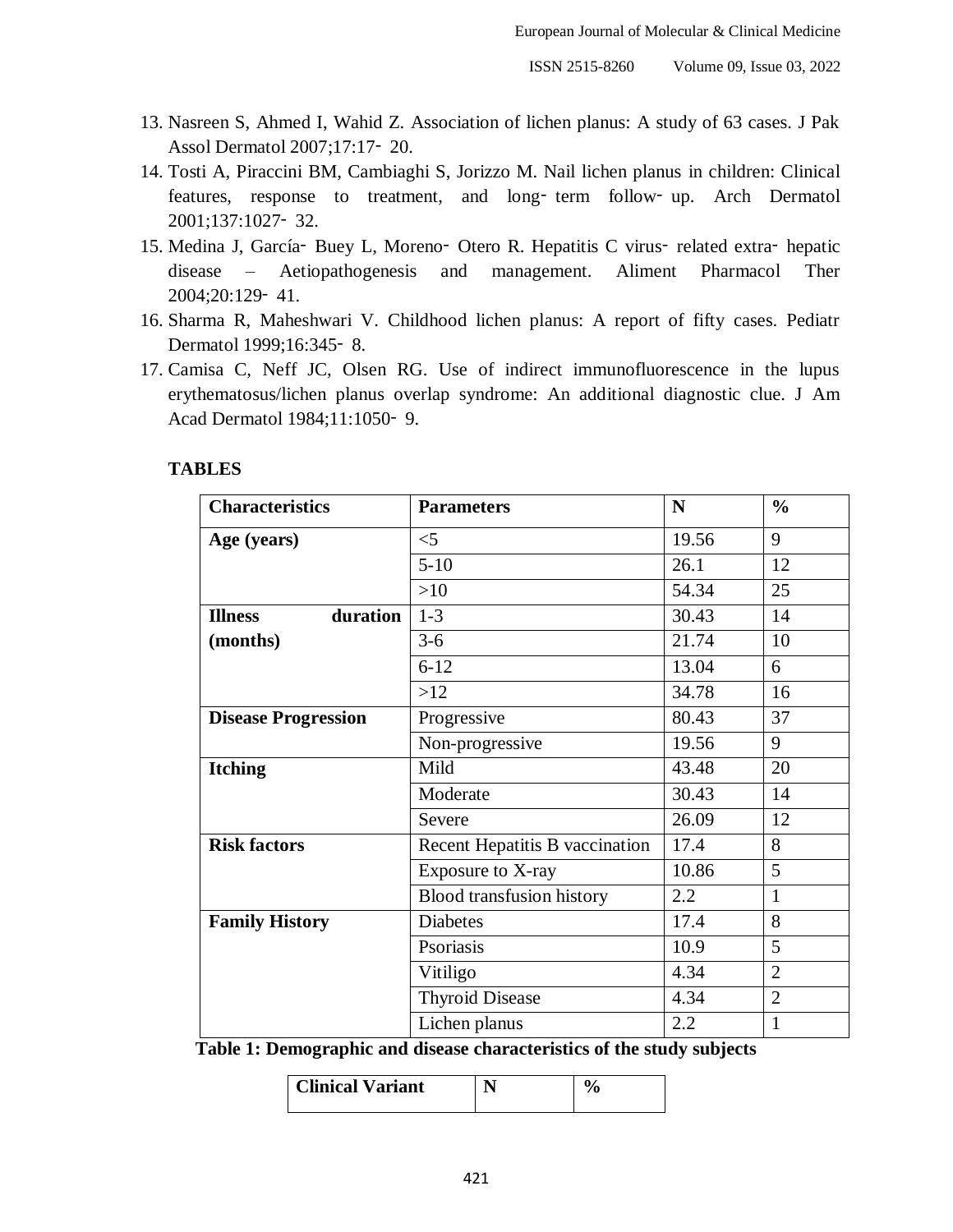ISSN 2515-8260 Volume 09, Issue 03, 2022

| <b>Classical</b>    | 30 | 65.21 |
|---------------------|----|-------|
| <b>Hypertrophic</b> | 9  | 19.56 |
| <b>Zosteriform</b>  | 2  | 4.34  |
| <b>Follicular</b>   | 2  | 4.34  |
| <b>Eruptive</b>     | 3  | 6.52  |

**Table 2: Clinical Variants in the study subjects**

| <b>Extracutaneous involvement</b> |    | $\frac{0}{0}$ |
|-----------------------------------|----|---------------|
| Oral mucosa                       | 13 | 28.26         |
| <b>Nails</b>                      | 19 | 41.3          |
| Scalp                             |    | 8.69          |

**Table 3: Extracutaneous involvement in the study subjects**

#### **GRAPHS**



**Graph 1: Clinical variants of Lichen Planus in the study subjects**